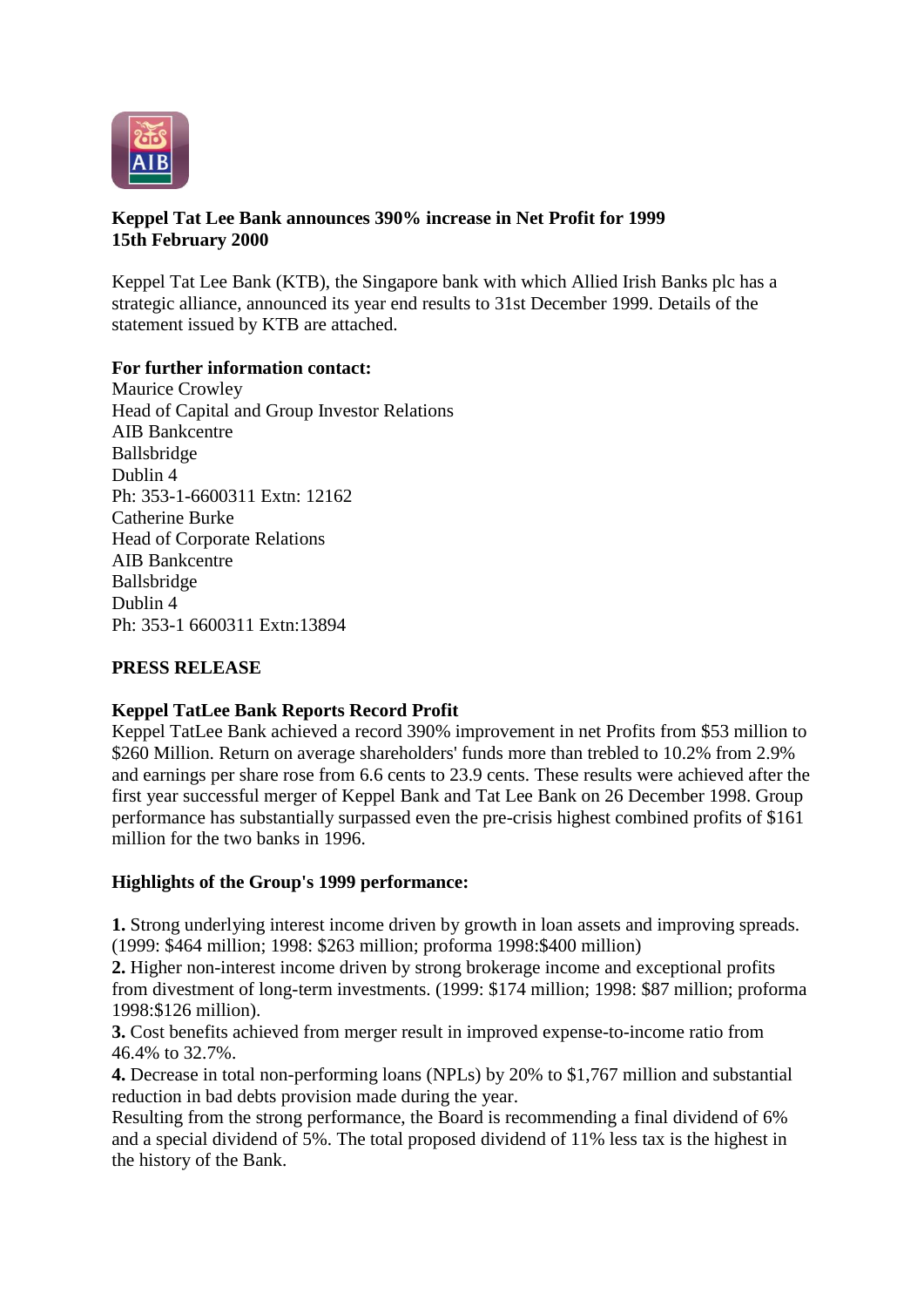The recent strategic alliance with Allied Irish Banks p.l.c. (AIB) represents a fresh direction for the Group. Key human resources from AIB have been added and successful practices in AIB are being implemented in the Bank. This will enhance the capabilities of Keppel TatLee Bank and further strengthen our position and market presence.

In 1999, we took advantage of our stronger position to build market share. This produced very satisfactory results, particularly in the domestic banking unit where our loan growth outperformed the industry average in 1999. Of significance is the impressive success the Group had in the home loan market, where our housing loans portfolio increased by 30%. This reflects the Group's capacity to deliver value and service to this important element in consumer financing. We see continued increase in market share in the year 2000.

Going forward, we will focus on the mid to high-end consumer market. We aim to be a strong consumer brand synonymous with innovative products and good customer service. We will further invest in people and technology to develop and cross-sell investment and bancassurance products to boost fee-based income.

Another main area of focus is the small and medium-sized enterprises (SMEs) market. Keppel TatLee Bank is committed to developing its presence and capability in this growing segment of the Singapore economy, strongly promoted by the Government. The Technopreneur Fund launched during the year received very positive response from the rapidly growing technology companies. 25% of the funds that were committed have already been drawn down. The Bank expects to play a key role in helping SMEs to manage the financial aspects of their business in the emerging e-commerce environment.

Our business across the region is starting to benefit from recovery in the markets where we operate. The Group will exploit regional opportunities and make strategic investments that fit well into our core business and add to shareholder value.

Investment is on-going in the exploitation of technology, particularly in Internet delivery, to benefit both the Bank and its customers. We remain confident that the Bank can grow its customer base to improve earnings in our target markets and increase non-interest income. Our range of products and services will be broadened to ensure that our target customers use Keppel TatLee as their bank of choice.

#### **Financial Review**

#### **(1) Profit**

**Table 1: Summary of Group Performance**

|                                  | 1999               | 1998               | Incr/(Decr) | Incr/(Decr)<br>V.<br>Proforma 1998 |
|----------------------------------|--------------------|--------------------|-------------|------------------------------------|
|                                  | $\mathcal{S}'$ Mil | $\mathcal{S}'$ Mil | 0/0         | $\%$                               |
| Net Interest Income              | 464.2              | 263.1              | 76.5        | 16.0                               |
| Non Interest Income              | 173.6              | 87.1               | 99.3        | 37.9                               |
| Income before operating expenses | 637.8              | 350.2              | 82.1        | 21.3                               |
| ess : Expenses                   | 208.7              | 162.6              | 28.3        | (17.6)                             |
| <b>Operating Profit</b>          | 429.1              | 187.6              | 128.8       | 57.3                               |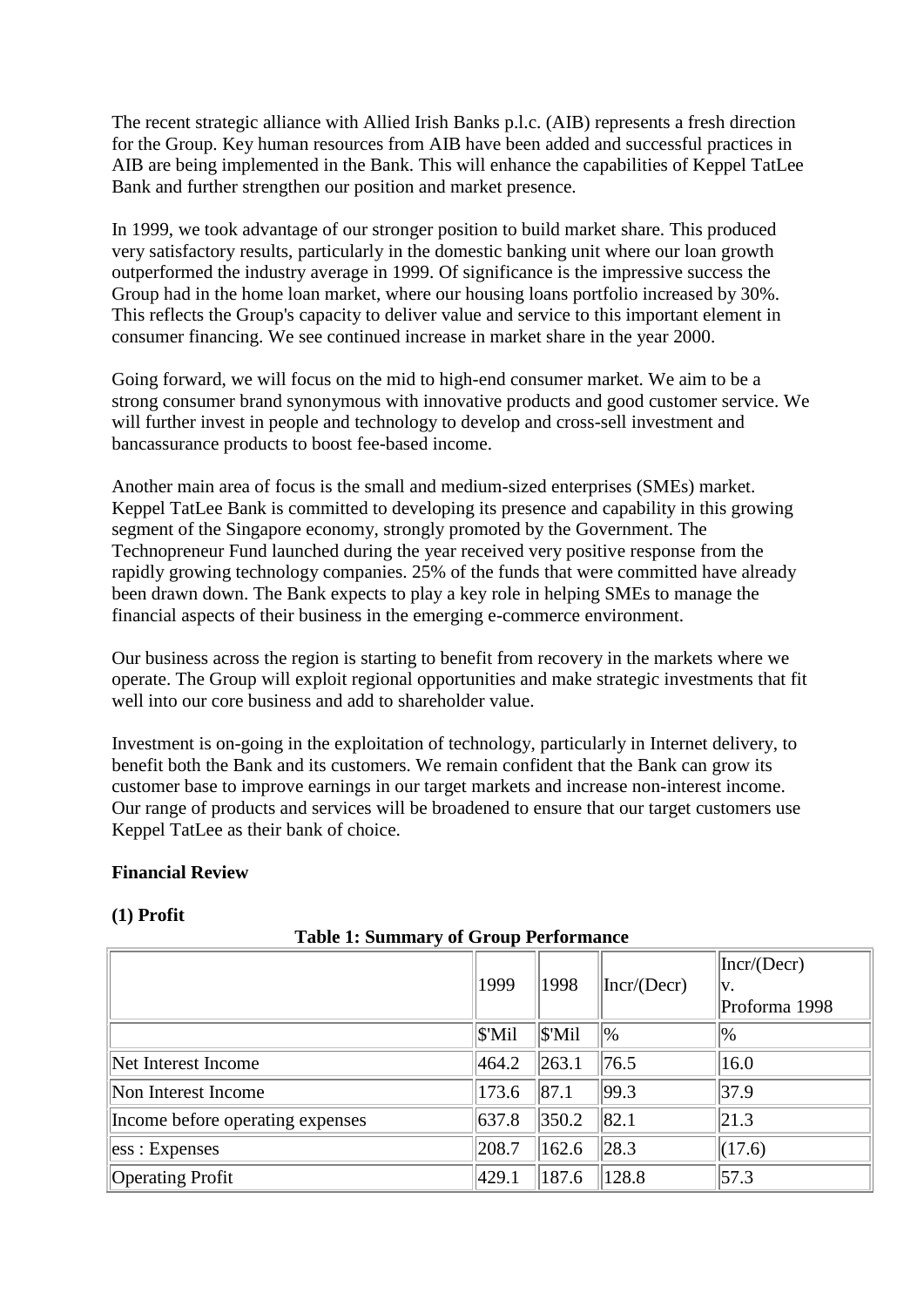| Less: Provisions                      | 96.4  | 105.3 | (8.4)  | (70.2) |
|---------------------------------------|-------|-------|--------|--------|
|                                       | 332.7 | 82.3  | 304.3  | 757.8  |
| Share of results of associates        | 9.3   | 1.7   | 435.8  | 435.8  |
| Net profit before tax                 | 342.0 | 84.0  | 307.0  | 800.3  |
| Net profit before extraordinary items | 259.7 | 53.0  | 389.9  | 463.8  |
| Net profit attributable to members    | 259.7 | 430.1 | (39.6) | 463.8  |

· Proforma 1998 represents the combined full year 1998 results of Keppel and Tat Lee Bank Groups.

**Net profits** - Profits increased by 390% or \$206.7 million to \$259.7 million in 1999. Driving the 1999 performance were mainly:

- (i) Enhanced earnings from the enlarged business base.
- (ii) Improved interest margin due to lower funding cost.
- (iii) Improved cost efficiency.
- (iv) Higher fee income, particularly brokerage commission.

Included in this year's results were the exceptional profits from the disposal of the Group's investment in TLB Land (\$18 million) and Tat Lee Securities' share in the former Stock Exchange of Singapore (\$10.5 million). Excluding the profits from the divestments, net profits registered a 336% increase over 1998.

**Net Interest Income** - Net interest income grew by 76.5% to \$464.2 million due to the higher interest earnings from a bigger average asset base during the year and better interest spreads. Net interest margin was boosted by the lower funding cost with the relatively low interest rate environment in 1999. The Group's proactive asset and liability management also contributed to the higher margin.

**Non-interest income** - Non-interest income of \$173.6 million was \$86.5 million or 99.3% higher due to the broader customer base which created opportunities for more fee-based activities and hence the higher fee income. Strong growth in brokerage commission from stockbroking operations with the active stock market was another factor. Exceptional profits of \$28.5 million were recorded from the divestment of the Group's stake in TLB Land and share in the former Stock Exchange (See Appendix 1(a) on other operating income).

**Operating Expenses -** The first full year of operating expenses for the merged group amounted to \$208.7 million in 1999. This is an increase of 28.3% over 1998. However, compared to proforma 1998 expenses, a decline of about 18% was registered. Excluding investment expenses to support future growth, the Group achieved its target cost savings of approximately \$50 million or 20% of its recurring expenses, as announced at the time of merger. As the Group streamlined its operations including closure of branches, it was able to benefit from synergy and economies of scale. Hence, with the substantial growth of 82.1% in total income before operating expenses, cost efficiency as measured by expense-to-income ratio improved significantly from 46.4% to 32.7%. Maintaining these levels will be challenging given upward market pressure for key skills and the Bank's desire to grow feebased activity.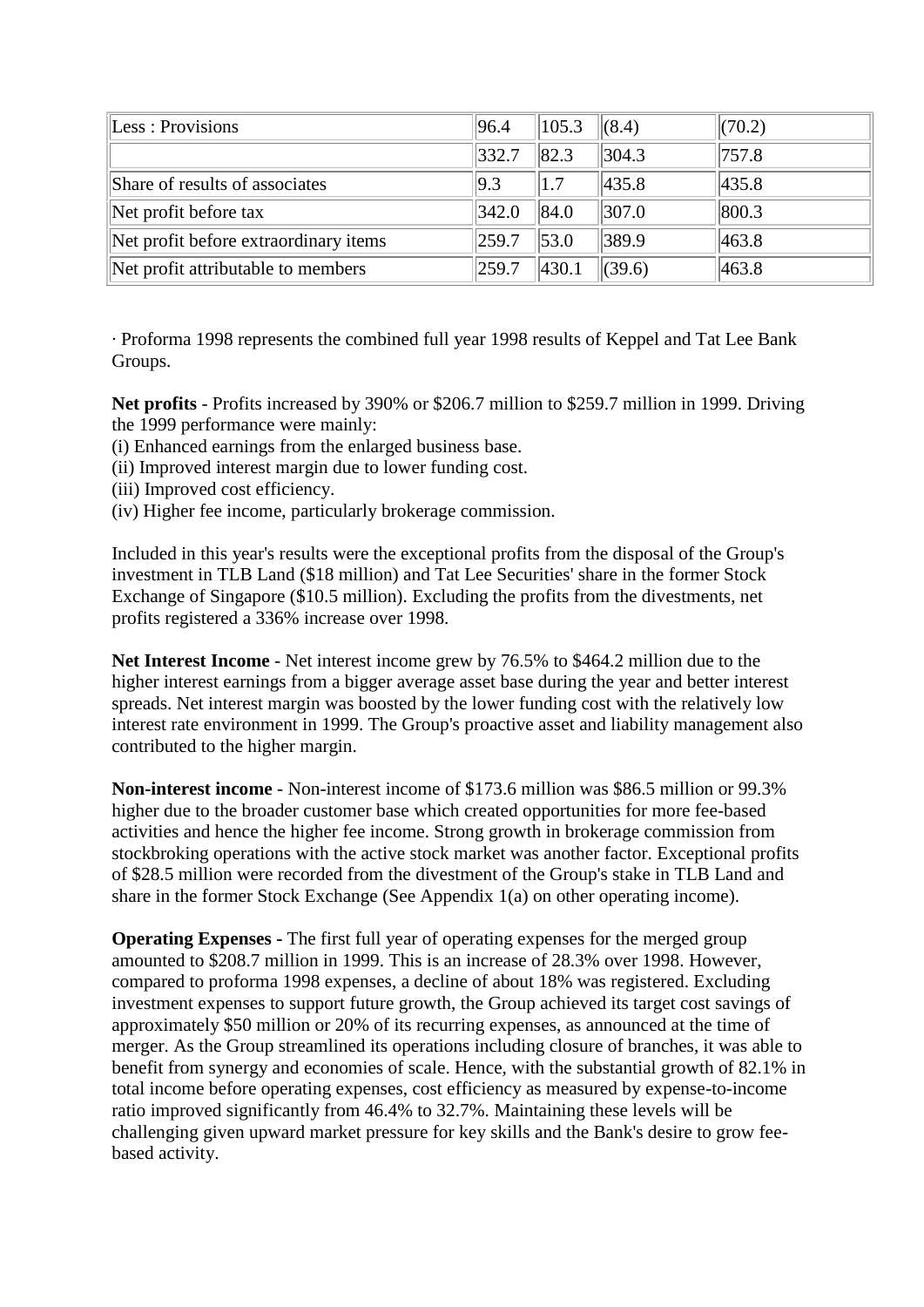**Provisions -** The total provision made in 1999 was \$96.4 million compared to \$105.3 million in 1998. The decrease is more pronounced when compared to the proforma provisions of more than \$300 million for both Keppel Bank and Tat Lee Bank in 1998. The lower provision made in the second half this year of \$30.1 million compared to the first half of \$66.3 million reflects the increased stability in credit portfolio quality as economic climate in the Asian countries improved.

## **(2) Loans & Advances**

Gross non-bank loans and advances of the Group increased by 5.5% to \$13.4 billion from end-December 1998. In the aftermath of the economic crisis, the Group continues to be selective and cautious in its lending approach. Loans and advances to customers are spread across the various industrial sectors. Good progress is recorded in financing of promising small and medium-sized local businesses as well as retail lending, particularly housing loans and other personal credits. A breakdown of loans and advances by type of industry exposure and residual maturity is shown in Appendix  $1(b)(i)$ .

## **(3) Deposits**

Non-bank deposits which amounted to \$12.9 billion represents an increase of 7% from last year. At 68% of the Group's total deposits which stood at \$19.1 billion, non-bank deposits form a significant part of the Group's overall funding. With the enlarged branch network, the Group will continue to build a stable retail deposit base. As at 31 December 1999, net loans to non-bank deposits ratio stood at 95.7%. An analysis of the residual maturity of bank and non-bank deposits is shown in Appendix 1(b)(ii).

## **(4) Shareholders' Funds and Capital Adequacy (Appendix 1c)**

Shareholders' funds rose by \$157 million to \$2.6 billion as at end of December 1999. The increase was due to proceeds from shares issued and retained earnings. Group's capital adequacy is measured by the ratio of the Group's capital to risk-weighted assets, including both on and off balance sheet items based on Bank for International Settlements (BIS) guidelines. The Group's tier 1 capital comprising shareholders' funds and minority interests amounted to \$2.7 billion as at end of the year. Risk-weighted assets including market risks expanded by 12.6% to \$16.0 billion. As at end of 1999, tier 1 capital ratio was 17.1% while total capital ratio was 18.8% (based on BIS guidelines).

# **(5) Country Exposures (Appendix 1e)**

1999 was a period of consolidation in regional exposure. The Group's exposure to the five regional countries (RC), namely Malaysia, Indonesia, Thailand, Korea and Philippines, amounted to \$1,220 million as at end of December 1999. This was a decrease of 11% from \$1,373 million as at end of December 1998. In total, the exposure to RC represents 5.0% of the Group's total assets.

Exposure to Indonesia was \$561 million or 2.3% of total assets, down by 22% from end 1998 mainly due to reduced exposure in non-bank loans. Exposure to Thailand dropped by 48% to \$212 million, also mainly due to lower non-bank exposure, representing 0.9% of Group's total assets.

The Group's net exposures to China and Hong Kong as at end of December 1999 amounted to \$117 million and \$484 million, representing 0.5% and 2.0% of total assets respectively.

## **(6) Non-Performing Loans (NPLs) (Appendix 1f)**

Total NPLs decreased by 20% or \$446 million from \$2,213 million as at end of December 1998 to \$1,767 million as at end of December 1999. Of the total NPLs:

(a) 58% or \$1,030 million were in the substandard or least severe category;

(b) 15% or \$267 million were non-defaulting but graded under substandard;